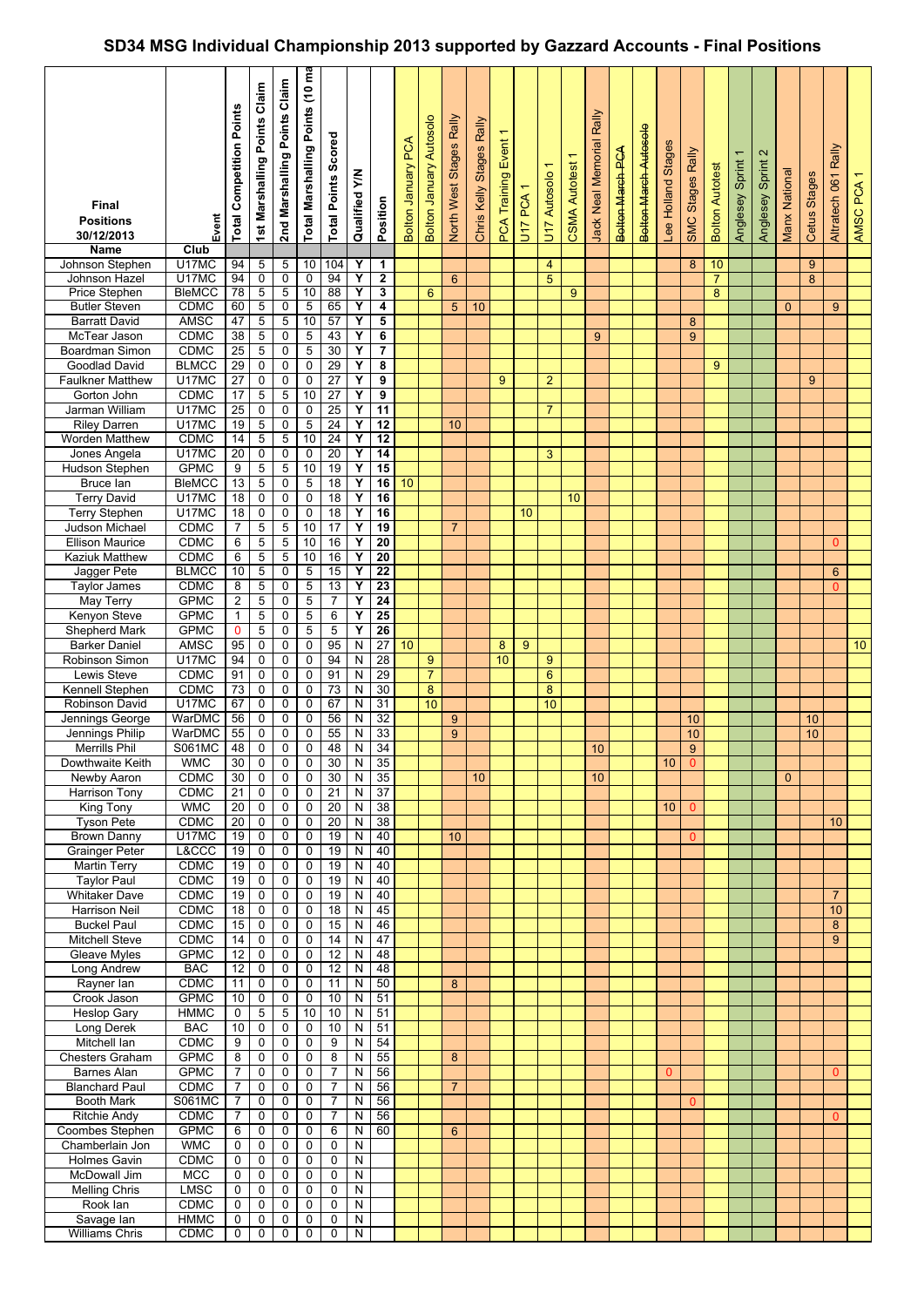## **SD34 MSG Individual Championship 2013 supported by Gazzard Accounts - Final Positions**

| Final<br><b>Positions</b><br>30/12/2013<br><b>Name</b> | Event<br>Club               | <b>CSMA Autosolo</b> | $\mathbf{\Omega}$<br><b>CSMA Autotest</b> | Memorial Rally                   | Bolton June PCA | <b>Bolton June Autosolo</b> | <b>Bolton June Autotest</b> | $\mathbf{\alpha}$<br>AMSC PCA | $\mathbf{\Omega}$<br><b>CSMA Autosolo</b> | <b>CSMA Autotest 3</b> | Gravel Sprint | Enville Stages       | $\mathbf{\Omega}$<br><b>PCA Training Event</b> | U17 PCA 2 | U17 Autosolo 3 | CSMA Autotest 4 | 3 Sisters Sprint | Scammonden Hillclimb | $\infty$<br>Event<br><b>PCA Training</b> | Summer PCA | Summer Autosolo | Summer Autotest | Anglesey Sprint 3 | Anglesey Sprint 4 | Promenade Stages | <b>Bolton September PCA</b> | <b>Bolton September Autosolo</b> | <b>Bolton September Autotest</b> |
|--------------------------------------------------------|-----------------------------|----------------------|-------------------------------------------|----------------------------------|-----------------|-----------------------------|-----------------------------|-------------------------------|-------------------------------------------|------------------------|---------------|----------------------|------------------------------------------------|-----------|----------------|-----------------|------------------|----------------------|------------------------------------------|------------|-----------------|-----------------|-------------------|-------------------|------------------|-----------------------------|----------------------------------|----------------------------------|
| Johnson Stephen                                        | U17MC                       | 9                    |                                           |                                  |                 |                             |                             |                               |                                           | 10                     |               |                      |                                                |           |                |                 |                  |                      |                                          |            |                 |                 |                   |                   | $\overline{7}$   |                             |                                  | 10                               |
| Johnson Hazel                                          | U17MC                       | 8                    |                                           |                                  |                 |                             |                             |                               |                                           | 10 <sup>1</sup>        |               | 8                    |                                                |           |                |                 |                  |                      | 10                                       |            |                 | 9               |                   |                   | 6                |                             |                                  |                                  |
| <b>Price Stephen</b>                                   | <b>BleMCC</b>               |                      |                                           |                                  |                 | $\overline{7}$              |                             |                               | 5                                         |                        |               |                      |                                                |           |                |                 |                  | 9                    |                                          |            |                 | $6\phantom{1}$  |                   |                   |                  |                             |                                  | $\overline{9}$                   |
| <b>Butler Steven</b>                                   | <b>CDMC</b>                 |                      |                                           | 8                                |                 |                             |                             |                               |                                           |                        |               |                      |                                                |           |                |                 |                  |                      |                                          |            |                 | $\overline{7}$  |                   |                   | 6                |                             |                                  |                                  |
| <b>Barratt David</b>                                   | <b>AMSC</b>                 |                      |                                           |                                  |                 |                             |                             |                               | $\overline{7}$                            |                        |               | 8                    |                                                |           |                |                 |                  |                      |                                          |            |                 |                 |                   |                   | $\overline{7}$   |                             |                                  |                                  |
| McTear Jason                                           | <b>CDMC</b>                 |                      |                                           |                                  |                 |                             |                             |                               |                                           |                        |               | 10                   |                                                |           |                |                 |                  |                      |                                          |            |                 |                 |                   |                   |                  |                             |                                  |                                  |
| Boardman Simon                                         | <b>CDMC</b>                 |                      |                                           | 8                                |                 |                             |                             |                               |                                           |                        |               |                      |                                                |           |                |                 |                  |                      |                                          |            |                 |                 |                   |                   |                  |                             |                                  | 8 <sup>°</sup>                   |
| Goodlad David                                          | <b>BLMCC</b>                |                      |                                           |                                  |                 |                             |                             |                               |                                           |                        |               |                      |                                                |           |                |                 |                  | 10                   |                                          |            |                 |                 |                   |                   |                  |                             |                                  |                                  |
| <b>Faulkner Matthew</b><br>Gorton John                 | U17MC<br><b>CDMC</b>        |                      |                                           |                                  |                 |                             |                             |                               |                                           |                        |               |                      |                                                |           |                |                 |                  |                      |                                          |            |                 | 8               |                   |                   | 9                |                             |                                  |                                  |
| Jarman William                                         | U17MC                       |                      |                                           |                                  |                 |                             |                             |                               |                                           |                        |               |                      |                                                |           |                |                 |                  |                      |                                          |            |                 |                 | 8                 | 10                |                  |                             |                                  |                                  |
| <b>Riley Darren</b>                                    | U17MC                       |                      |                                           |                                  |                 |                             |                             |                               |                                           |                        |               |                      |                                                |           |                |                 |                  |                      |                                          |            |                 |                 |                   |                   |                  |                             |                                  |                                  |
| Worden Matthew                                         | <b>CDMC</b>                 |                      |                                           | 6                                |                 |                             |                             |                               |                                           |                        |               |                      |                                                |           |                |                 |                  |                      |                                          |            |                 |                 |                   |                   | 8                |                             |                                  |                                  |
| Jones Angela                                           | U17MC                       |                      |                                           |                                  |                 |                             |                             |                               |                                           |                        |               |                      |                                                |           |                |                 |                  |                      |                                          |            |                 |                 | 9                 | 8                 |                  |                             |                                  |                                  |
| <b>Hudson Stephen</b>                                  | <b>GPMC</b>                 |                      |                                           | 9                                |                 |                             |                             |                               |                                           |                        |               |                      |                                                |           |                |                 |                  |                      |                                          |            |                 |                 |                   |                   |                  |                             |                                  |                                  |
| Bruce lan                                              | <b>BleMCC</b>               |                      |                                           | 3                                |                 |                             |                             |                               |                                           |                        |               |                      |                                                |           |                |                 |                  |                      |                                          |            |                 |                 |                   |                   |                  |                             |                                  |                                  |
| <b>Terry David</b>                                     | U17MC                       |                      |                                           |                                  |                 |                             |                             |                               |                                           |                        |               |                      |                                                |           |                |                 |                  |                      |                                          |            |                 |                 |                   |                   |                  |                             |                                  |                                  |
| <b>Terry Stephen</b>                                   | U17MC                       |                      |                                           |                                  |                 |                             |                             |                               |                                           |                        |               |                      |                                                |           |                |                 |                  |                      |                                          |            |                 |                 |                   |                   |                  |                             |                                  |                                  |
| Judson Michael                                         | <b>CDMC</b>                 |                      |                                           |                                  |                 |                             |                             |                               |                                           |                        |               |                      |                                                |           |                |                 |                  |                      |                                          |            |                 |                 |                   |                   |                  |                             |                                  |                                  |
| <b>Ellison Maurice</b>                                 | <b>CDMC</b>                 |                      |                                           | $\mathbf{0}$                     |                 |                             |                             |                               |                                           |                        |               |                      |                                                |           |                |                 |                  |                      |                                          |            |                 |                 |                   |                   |                  |                             |                                  |                                  |
| <b>Kaziuk Matthew</b>                                  | CDMC                        |                      |                                           | $\overline{4}$                   |                 |                             |                             |                               |                                           |                        |               |                      |                                                |           |                |                 |                  |                      |                                          |            |                 |                 |                   |                   |                  |                             |                                  |                                  |
| Jagger Pete<br><b>Taylor James</b>                     | <b>BLMCC</b><br>CDMC        |                      |                                           |                                  |                 |                             |                             |                               |                                           |                        |               |                      |                                                |           |                |                 |                  |                      |                                          |            |                 |                 |                   |                   |                  |                             |                                  |                                  |
| May Terry                                              | <b>GPMC</b>                 |                      |                                           |                                  |                 |                             |                             |                               |                                           |                        |               |                      |                                                |           |                |                 |                  |                      |                                          |            |                 |                 |                   |                   |                  |                             |                                  |                                  |
| Kenyon Steve                                           | <b>GPMC</b>                 |                      |                                           |                                  |                 |                             |                             |                               |                                           |                        |               |                      |                                                |           |                |                 |                  |                      |                                          |            |                 |                 |                   |                   |                  |                             |                                  |                                  |
| Shepherd Mark                                          | <b>GPMC</b>                 |                      |                                           | 0                                |                 |                             |                             |                               |                                           |                        |               |                      |                                                |           |                |                 |                  |                      |                                          |            |                 |                 |                   |                   |                  |                             |                                  |                                  |
| <b>Barker Daniel</b>                                   | <b>AMSC</b>                 |                      |                                           |                                  | 10              |                             |                             |                               |                                           |                        |               |                      |                                                | 10        |                |                 |                  |                      |                                          | 10         |                 |                 |                   |                   |                  | 10                          |                                  |                                  |
| Robinson Simon                                         | U17MC                       | $\overline{7}$       |                                           |                                  |                 | 8                           |                             |                               | 8                                         |                        |               |                      | 10                                             |           | 8              |                 |                  |                      |                                          |            |                 | 10              |                   |                   |                  |                             |                                  |                                  |
| Lewis Steve                                            | CDMC                        | $6\phantom{a}$       |                                           |                                  |                 | $\overline{9}$              |                             |                               | $6\phantom{a}$                            |                        |               |                      |                                                |           | 9              |                 |                  |                      |                                          |            | 9               |                 |                   |                   | 10               |                             | 10                               |                                  |
| Kennell Stephen                                        | <b>CDMC</b>                 |                      |                                           |                                  |                 | 10                          |                             |                               | 9                                         |                        |               |                      |                                                |           | 10             |                 |                  |                      |                                          |            | 10              |                 |                   |                   |                  |                             | 8                                |                                  |
| Robinson David                                         | U17MC                       | 10                   |                                           |                                  |                 | $\mathbf{0}$                |                             |                               | 10                                        |                        |               |                      |                                                |           |                |                 |                  |                      |                                          |            | 8               |                 |                   |                   |                  |                             | $\overline{9}$                   |                                  |
| Jennings George                                        | WarDMC                      |                      |                                           |                                  |                 |                             |                             |                               |                                           |                        |               | 9                    |                                                |           |                |                 |                  |                      |                                          |            |                 |                 |                   |                   | 9                |                             |                                  |                                  |
| Jennings Philip                                        | WarDMC                      |                      |                                           |                                  |                 |                             |                             |                               |                                           |                        |               | 9                    |                                                |           |                |                 |                  |                      |                                          |            |                 |                 |                   |                   | 8                |                             |                                  |                                  |
| <b>Merrills Phil</b><br>Dowthwaite Keith               | <b>S061MC</b><br><b>WMC</b> |                      |                                           |                                  |                 |                             |                             |                               |                                           |                        |               | 10<br>$\overline{0}$ |                                                |           |                |                 |                  |                      |                                          |            |                 |                 |                   |                   | 10               |                             |                                  |                                  |
| Newby Aaron                                            | <b>CDMC</b>                 |                      |                                           |                                  |                 |                             |                             |                               |                                           |                        |               |                      |                                                |           |                |                 |                  |                      |                                          |            |                 |                 |                   |                   |                  |                             |                                  |                                  |
| Harrison Tony                                          | <b>CDMC</b>                 |                      |                                           | 10                               |                 |                             |                             |                               |                                           |                        |               |                      |                                                |           |                |                 |                  |                      |                                          |            |                 |                 |                   |                   |                  |                             |                                  |                                  |
| King Tony                                              | <b>WMC</b>                  |                      |                                           |                                  |                 |                             |                             |                               |                                           |                        |               | $\mathbf{0}$         |                                                |           |                |                 |                  |                      |                                          |            |                 |                 |                   |                   |                  |                             |                                  |                                  |
| <b>Tyson Pete</b>                                      | <b>CDMC</b>                 |                      |                                           |                                  |                 |                             |                             |                               |                                           |                        |               |                      |                                                |           |                |                 |                  |                      |                                          |            |                 |                 |                   |                   |                  |                             |                                  |                                  |
| <b>Brown Danny</b>                                     | U17MC                       |                      |                                           |                                  |                 |                             |                             |                               |                                           |                        |               |                      |                                                |           |                |                 |                  |                      |                                          |            |                 |                 |                   |                   |                  |                             |                                  |                                  |
| <b>Grainger Peter</b>                                  | L&CCC                       |                      |                                           |                                  |                 |                             |                             |                               |                                           |                        |               |                      |                                                |           |                |                 |                  |                      |                                          |            |                 |                 | 10                | 9                 |                  |                             |                                  |                                  |
| <b>Martin Terry</b>                                    | <b>CDMC</b>                 |                      |                                           | 9                                |                 |                             |                             |                               |                                           |                        |               |                      |                                                |           |                |                 |                  |                      |                                          |            |                 |                 |                   |                   |                  |                             |                                  |                                  |
| <b>Taylor Paul</b>                                     | <b>CDMC</b>                 |                      |                                           | 10                               |                 |                             |                             |                               |                                           |                        |               |                      |                                                |           |                |                 |                  |                      |                                          |            |                 |                 |                   |                   |                  |                             |                                  |                                  |
| <b>Whitaker Dave</b>                                   | <b>CDMC</b>                 |                      |                                           | $6\phantom{a}$                   |                 |                             |                             |                               |                                           |                        |               |                      |                                                |           |                |                 |                  |                      |                                          |            |                 |                 |                   |                   |                  |                             |                                  |                                  |
| <b>Harrison Neil</b>                                   | <b>CDMC</b>                 |                      |                                           |                                  |                 |                             |                             |                               |                                           |                        |               |                      |                                                |           |                |                 |                  |                      |                                          |            |                 |                 |                   |                   |                  |                             |                                  |                                  |
| <b>Buckel Paul</b><br>Mitchell Steve                   | <b>CDMC</b><br><b>CDMC</b>  |                      |                                           | $\overline{7}$<br>$\overline{a}$ |                 |                             |                             |                               |                                           |                        |               |                      |                                                |           |                |                 |                  |                      |                                          |            |                 |                 |                   |                   |                  |                             |                                  |                                  |
| Gleave Myles                                           | <b>GPMC</b>                 |                      |                                           | $\mathbf{0}$                     |                 |                             |                             |                               |                                           |                        |               |                      |                                                |           |                |                 |                  |                      |                                          |            |                 |                 |                   |                   |                  |                             |                                  |                                  |
| Long Andrew                                            | <b>BAC</b>                  |                      |                                           | $\overline{7}$                   |                 |                             |                             |                               |                                           |                        |               |                      |                                                |           |                |                 |                  |                      |                                          |            |                 |                 |                   |                   |                  |                             |                                  |                                  |
| Rayner lan                                             | <b>CDMC</b>                 |                      |                                           |                                  |                 |                             |                             |                               |                                           |                        |               |                      |                                                |           |                |                 |                  |                      |                                          |            |                 |                 |                   |                   |                  |                             |                                  |                                  |
| Crook Jason                                            | <b>GPMC</b>                 |                      |                                           |                                  |                 |                             |                             |                               |                                           |                        |               |                      |                                                |           |                |                 |                  |                      |                                          |            |                 |                 |                   |                   |                  |                             |                                  |                                  |
| Heslop Gary                                            | <b>HMMC</b>                 |                      |                                           |                                  |                 |                             |                             |                               |                                           |                        |               |                      |                                                |           |                |                 |                  |                      |                                          |            |                 |                 |                   |                   |                  |                             |                                  |                                  |
| Long Derek                                             | <b>BAC</b>                  |                      |                                           | $5\overline{)}$                  |                 |                             |                             |                               |                                           |                        |               |                      |                                                |           |                |                 |                  |                      |                                          |            |                 |                 |                   |                   |                  |                             |                                  |                                  |
| Mitchell Ian                                           | <b>CDMC</b>                 |                      |                                           | $5\overline{)}$                  |                 |                             |                             |                               |                                           |                        |               |                      |                                                |           |                |                 |                  |                      |                                          |            |                 |                 |                   |                   |                  |                             |                                  |                                  |
| <b>Chesters Graham</b>                                 | <b>GPMC</b>                 |                      |                                           |                                  |                 |                             |                             |                               |                                           |                        |               |                      |                                                |           |                |                 |                  |                      |                                          |            |                 |                 |                   |                   |                  |                             |                                  |                                  |
| Barnes Alan                                            | <b>GPMC</b>                 |                      |                                           |                                  |                 |                             |                             |                               |                                           |                        |               |                      |                                                |           |                |                 |                  |                      |                                          |            |                 |                 |                   |                   |                  |                             |                                  |                                  |
| <b>Blanchard Paul</b>                                  | <b>CDMC</b>                 |                      |                                           |                                  |                 |                             |                             |                               |                                           |                        |               |                      |                                                |           |                |                 |                  |                      |                                          |            |                 |                 |                   |                   |                  |                             |                                  |                                  |
| <b>Booth Mark</b>                                      | <b>S061MC</b>               |                      |                                           |                                  |                 |                             |                             |                               |                                           |                        |               | $\overline{7}$       |                                                |           |                |                 |                  |                      |                                          |            |                 |                 |                   |                   |                  |                             |                                  |                                  |
| <b>Ritchie Andy</b>                                    | <b>CDMC</b><br><b>GPMC</b>  |                      |                                           | $\overline{0}$                   |                 |                             |                             |                               |                                           |                        |               |                      |                                                |           |                |                 |                  |                      |                                          |            |                 |                 |                   |                   |                  |                             |                                  |                                  |
| Coombes Stephen<br>Chamberlain Jon                     | <b>WMC</b>                  |                      |                                           |                                  |                 |                             |                             |                               |                                           |                        |               |                      |                                                |           |                |                 |                  |                      |                                          |            |                 |                 |                   |                   |                  |                             |                                  |                                  |
| <b>Holmes Gavin</b>                                    | <b>CDMC</b>                 |                      |                                           |                                  |                 |                             |                             |                               |                                           |                        |               |                      |                                                |           |                |                 |                  |                      |                                          |            |                 |                 |                   |                   |                  |                             |                                  |                                  |
| McDowall Jim                                           | <b>MCC</b>                  |                      |                                           |                                  |                 |                             |                             |                               |                                           |                        |               |                      |                                                |           |                |                 |                  |                      |                                          |            |                 |                 |                   |                   |                  |                             |                                  |                                  |
| <b>Melling Chris</b>                                   | <b>LMSC</b>                 |                      |                                           |                                  |                 |                             |                             |                               |                                           |                        |               |                      |                                                |           |                |                 |                  |                      |                                          |            |                 |                 |                   |                   |                  |                             |                                  |                                  |
| Rook lan                                               | <b>CDMC</b>                 |                      |                                           |                                  |                 |                             |                             |                               |                                           |                        |               |                      |                                                |           |                |                 |                  |                      |                                          |            |                 |                 |                   |                   |                  |                             |                                  |                                  |
| Savage lan                                             | <b>HMMC</b>                 |                      |                                           |                                  |                 |                             |                             |                               |                                           |                        |               |                      |                                                |           |                |                 |                  |                      |                                          |            |                 |                 |                   |                   |                  |                             |                                  |                                  |
| <b>Williams Chris</b>                                  | CDMC                        |                      |                                           |                                  |                 |                             |                             |                               |                                           |                        |               |                      |                                                |           |                |                 |                  |                      |                                          |            |                 |                 |                   |                   |                  |                             |                                  |                                  |